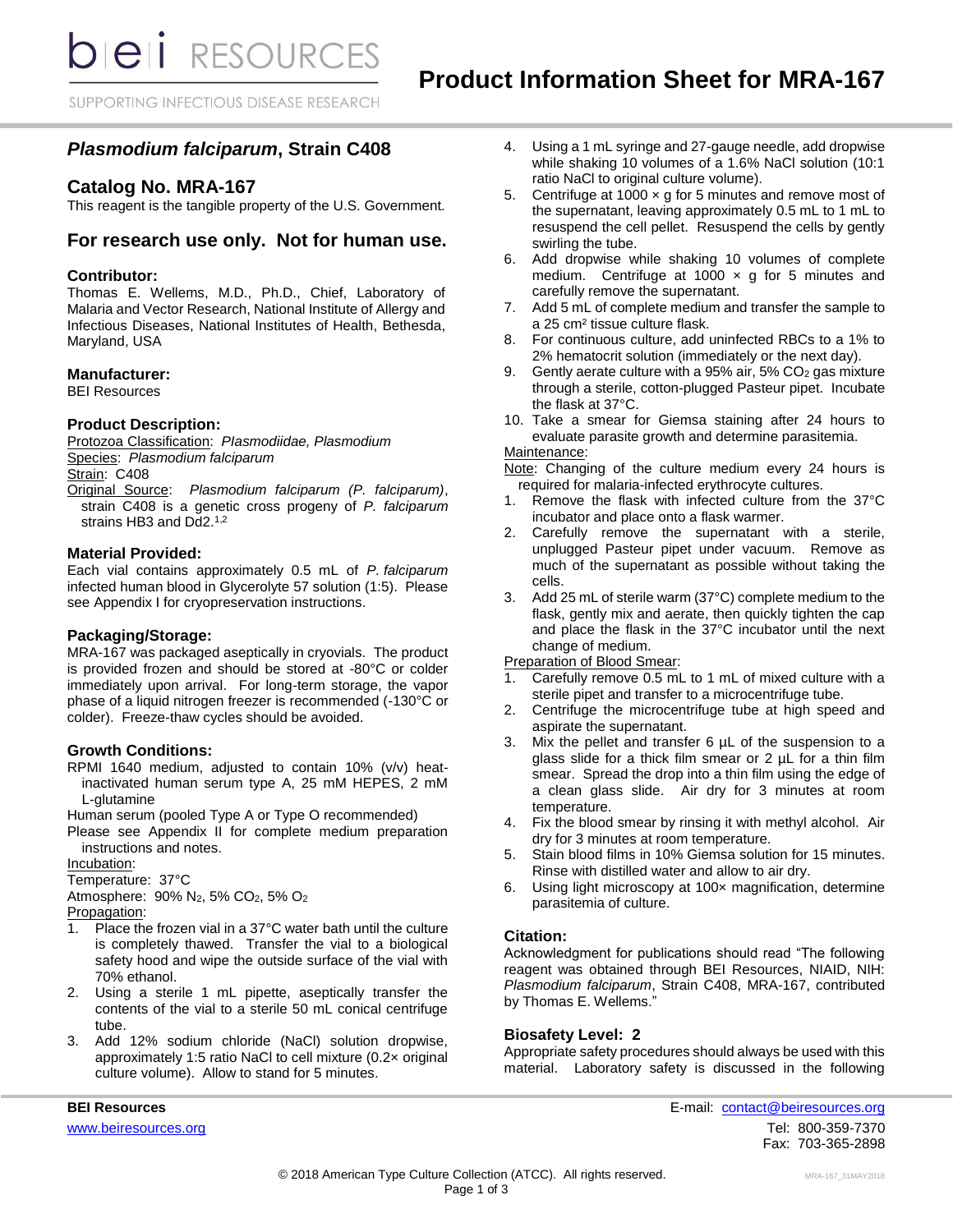**DIEII** RESOURCES

SUPPORTING INFECTIOUS DISEASE RESEARCH

publication: U.S. Department of Health and Human Services, Public Health Service, Centers for Disease Control and Prevention, and National Institutes of Health. Biosafety in Microbiological and Biomedical Laboratories. 5th ed. Washington, DC: U.S. Government Printing Office, 2009; see [www.cdc.gov/biosafety/publications/bmbl5/index.htm.](http://www.cdc.gov/biosafety/publications/bmbl5/index.htm)

All blood cultures should be handled with appropriate safety precautions necessary for the handling of bloodborne pathogens. Personnel must be trained in accordance with their institutional policy regarding bloodborne pathogens.

### **Disclaimers:**

You are authorized to use this product for research use only. It is not intended for human use.

Use of this product is subject to the terms and conditions of the BEI Resources Material Transfer Agreement (MTA). The MTA is available on our Web site at [www.beiresources.org.](http://www.beiresources.org/)

While BEI Resources uses reasonable efforts to include accurate and up-to-date information on this product sheet, neither ATCC® nor the U.S. Government makes any warranties or representations as to its accuracy. Citations from scientific literature and patents are provided for informational purposes only. Neither ATCC® nor the U.S. Government warrants that such information has been confirmed to be accurate.

This product is sent with the condition that you are responsible for its safe storage, handling, use and disposal. ATCC® and the U.S. Government are not liable for any damages or injuries arising from receipt and/or use of this product. While reasonable effort is made to ensure authenticity and reliability of materials on deposit, the U.S. Government, ATCC®, their suppliers and contributors to BEI Resources are not liable for damages arising from the misidentification or misrepresentation of products.

### **Use Restrictions:**

**This material is distributed for internal research, noncommercial purposes only.** This material, its product or its derivatives may not be distributed to third parties. Except as performed under a U.S. Government contract, individuals contemplating commercial use of the material, its products or its derivatives must contact the contributor to determine if a license is required. U.S. Government contractors may need a license before first commercial sale.

#### **References:**

- 1. Su, X., et al. "Complex Polymorphisms in an Approximately 330 kDa Protein are Linked to Chloroquine-Resistant *P. falciparum* in Southeast Asia and Africa." Cell 91 (1997): 593-603. PubMed: 9393853.
- 2. Wellems, T. E., Personal Communication.
- 3. Wellems, T. E., A. Walker-Jonah and L. J. Panton. "Genetic Mapping of the Chloroquine-Resistance Locus on *Plasmodium falciparum* Chromosome 7." Proc. Natl.

Acad. Sci. USA 88 (1991): 3382-3386. PubMed: 1673031.

4. Su, X., et al. "A Genetic Map and Recombination Parameters of the Human Malaria Parasite *Plasmodium falciparum*." Science 286 (1999): 1351-1353. PubMed: 10558988.

ATCC<sup>®</sup> is a trademark of the American Type Culture Collection.